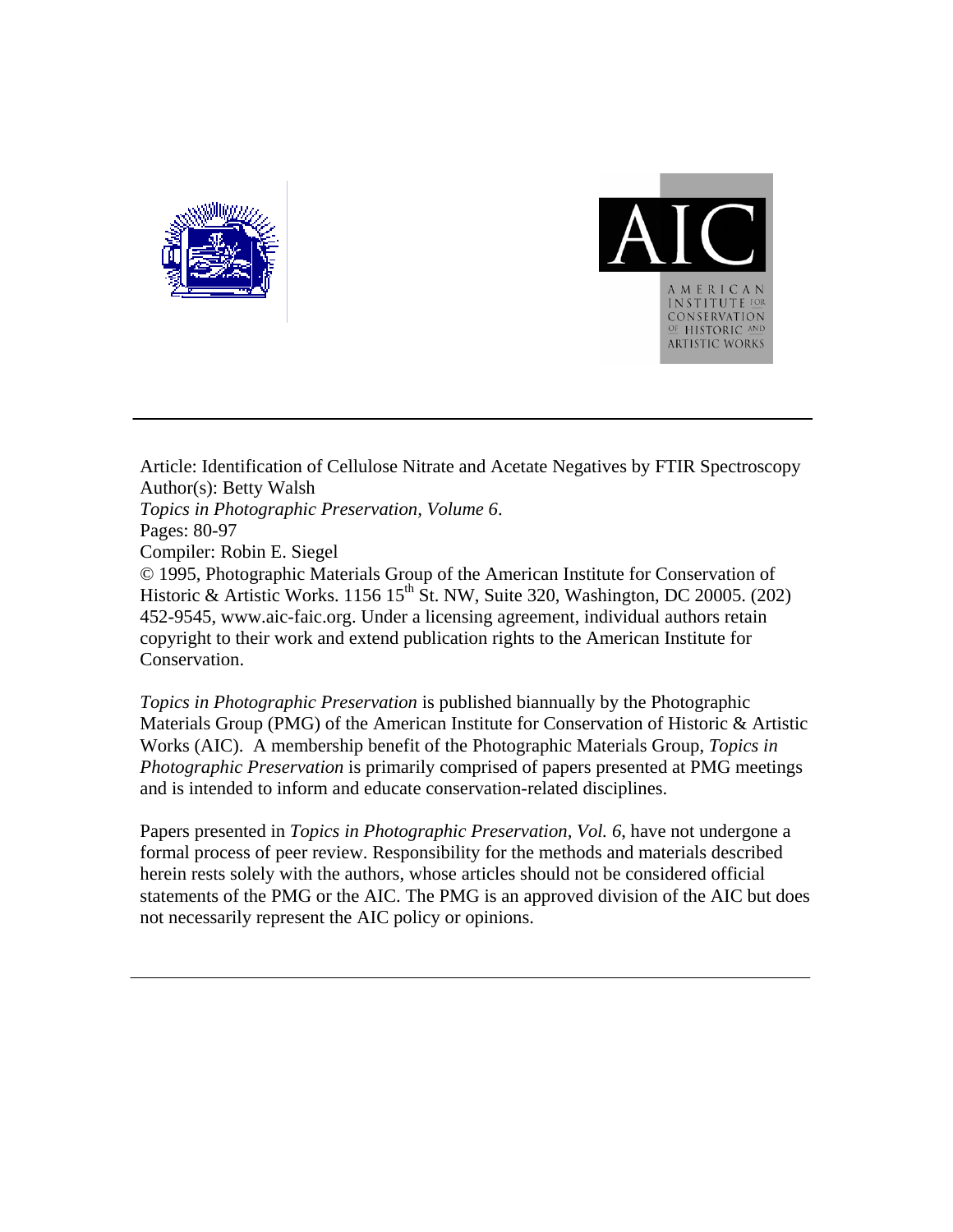## **Identification of Cellulose Nitrate and Acetate Negatives by FTIR Spectroscopy**

Betty Walsh\*

**I** have recently been surveying the still photograph collection of the B.C. Archives and Records Service. Archivists estimate that the collection includes 250,000 cellulose nitrate negatives which are interfiled with 500,000 safety negatives and 4 million other photographs. As nitrates degrade other materials, I am identifying them so they can be segregated from the rest of the collection, duplicated, and ultimately kept in cold storage.

**So** far, the bases of 17,608 negatives have been identified, the majority by examination: dating, edge markings, and evidence of deterioration. Ninety-six polyester negatives have been identified by the polarizer test. Five hundred cellulose nitrate and acetate negatives have been tested by the burn<sup>1</sup> and diphenylamine<sup>2</sup> tests; the trichloroethylene float test was not used due to solvent toxicity. Within this group, 30 negatives gave inconclusive test results. While this is a small number, it held up the survey of **4** collections comprising 34,000 negatives.

I decided to **try** infrared spectroscopy as a way of identifying problem negatives and refining techniques for the other tests. The tests were conducted at the nearby University of Victoria; the chemistry department offered free training followed by the use of their spectrometer for a minimal fee.

Infrared spectroscopy is a popular instrumental method for identifying organic materials and characterizing their deterioration. With this technique, an infrared beam is transmitted through or reflected from a sample. The samplels component groups will absorb infrared at wavelengths that provide a "fingerprint" of the substance. Fourier transform spectrometers have become popular for conservation applications because they are more sensitive and analyze smaller samples than the traditional dispersive instruments.

Photographic film bases have been tested by the following sampling techniques: potassium bromide pellets,  $3,4$  cast films for transmission,<sup>5</sup> analysis of microtomed samples by a microscopic attachment to a FTIR spectrometer<sup>6,7</sup> and attenuated total reflectance (ATR) of 35 mm films.<sup>8,9</sup> I used both the ATR and the cast film methods.

The university chemists recommended attenuated total reflectance. With ATR, a sample is placed in direct contact with a crystal prism (Fig. 1). The infrared beam reflects inside the crystal; the beam penetrates into the samples before returning back into the crystal.

The university provided a Bruker Fourier Transform Infrared Spectrometer, Model IFS25 with potassium bromide windows. The ATR samples were placed in a Spectra Tech attenuated total reflectance attachment with a 45° zinc selenide crystal prism. Cast film samples were tested both by **ATR** and by mounting directly in the *JR* beam. For both sampling methods, spectra were obtained over the region of  $4000-700$  cm<sup>-1</sup>. The total number of scans was 32 and the resolution was **8** cm-1.

\*Conservator, British Columbia Archives and Records Service, Victoria, B.C. Canada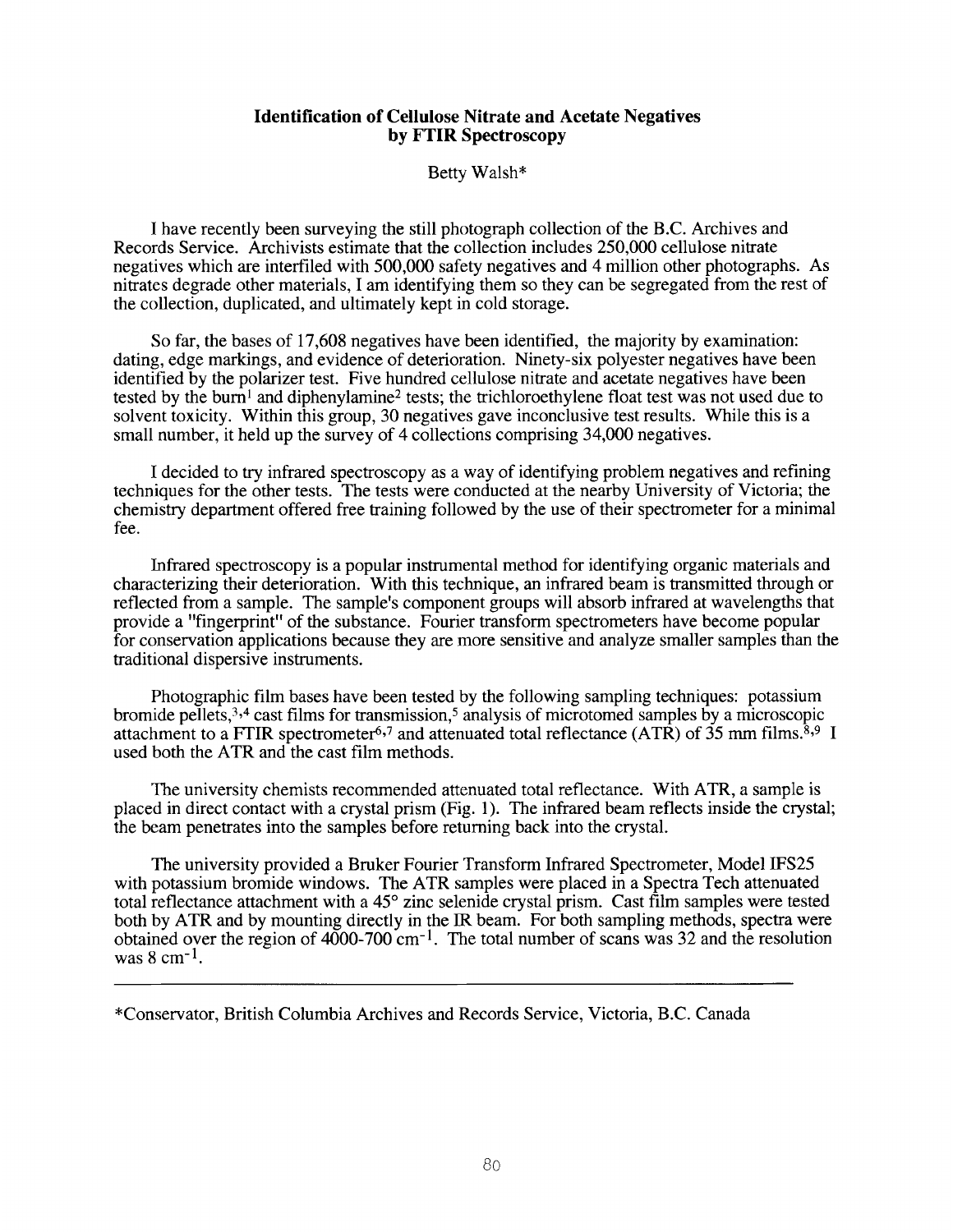A library of reference spectra was created from known samples of cellulose nitrate and acetate films in various states of deterioration (Tables 1 and 2). The samples came from deaccessioned photographs and lab supplies. The nitrate motion picture film was a small sample kept for identification purposes; all nitrates had been previously removed from the archives' motion picture collection.

The initial set of samples was prepared by cutting pieces of film that were equal or larger in size than the ATR crystal (72 mm x 10 mm). Figure  $\overline{2}$  shows a spectrum for the cellulose nitrate motion picture film. The cellulose nitrate can be identified by the peaks  $1632 \text{ cm}^{-1}$ ,  $1272 \text{ cm}^{-1}$ , and 824 cm<sup>-1</sup>,<sup>10,11,12,13</sup> For comparison, Figure 3 shows the spectrum for cellulose triacetate (35mm Ektachrome).

The other samples required removal of the gelatin layers. Figure 4 shows the spectrum for a gelatin cast film and an unprepared cellulose nitrate negative. As the ATR beam penetrated only **a**  few micrometers into the sample, it produced an excellent spectrum for gelatin coatings. The gelatin layers were removed by applying tap water with a swab, scraping away the gelatin with a microspatula, and removing the last residues with swabs of water. The resulting spectra were used as benchmarks for other sample techniques.

The minimum sample size was determined by trimming down samples of nitrate film until the spectra lost their peaks (Figure 5). The minimum sample was a piece of film 9 mm x 5mm placed across the crystal.

The knowns were next prepared as cast films - on the premise that smaller samples dissolved as a film covered more surface area. The emulsion and backing layers were removed as before. Ethyl acetate was the preferred solvent for all the nitrates, Ansco, and early Kodak films. Cellulose triacetate was soluble in methylene chloride. The degraded Dupont acetate negatives were not soluble in any of the above solvents. Samples were initially prepared by mixing solvent with the sample on a glass microscope slide.<sup>14</sup> As the film adhered strongly to the glass, it was separated by immersing the slide in tap water.15 Once the film had floated off, it was removed from the water and dried on polyester sheeting.

Initially the cast films were tested by ATR. I had erratic results for the minimum sample size; generally, results were obtained from samples 15 x 10 mm or more. This can be produced from a triangular piece of photographic film  $1/2$ <sup>"</sup> x  $1/16$ " or larger (13 mm x 3 mm, weighing 2-4 mg depending on the sample).

Scott Williams of the Canadian Conservation Institute recommended transmission measurements which required smaller samples. Williams recommended mounting samples on a slide mount masked with aluminum foil. Most spectrometers have an IR beam that is 1 cm in diameter; the beam can be masked down to 1 mm which requires a much smaller sample. The film should be in the range of 5  $\mu$ m to 10  $\mu$ m in thickness; the thin film adheres by static cling.<sup>16</sup>

I have been able to take samples as small as **1** mm **x 1** mm (the photographic film thickness ranges between .003" and .010"), producing cast films 5-7 mm in diameter. (The limit for the sample size may be the technique for removing the gelatin layers from the film.) A pinhole 3 mm in diameter produced a spectrum with minimal noise, and still provided enough space around the outside for the film to attach itself.

**ATR** spectra are similar but not identical to transmission spectra; Figure 6 is the spectrum for the Allen nitrate film by ATR and transmission. The **ATR** band intensities are stronger at longer wavelengths.<sup>17</sup>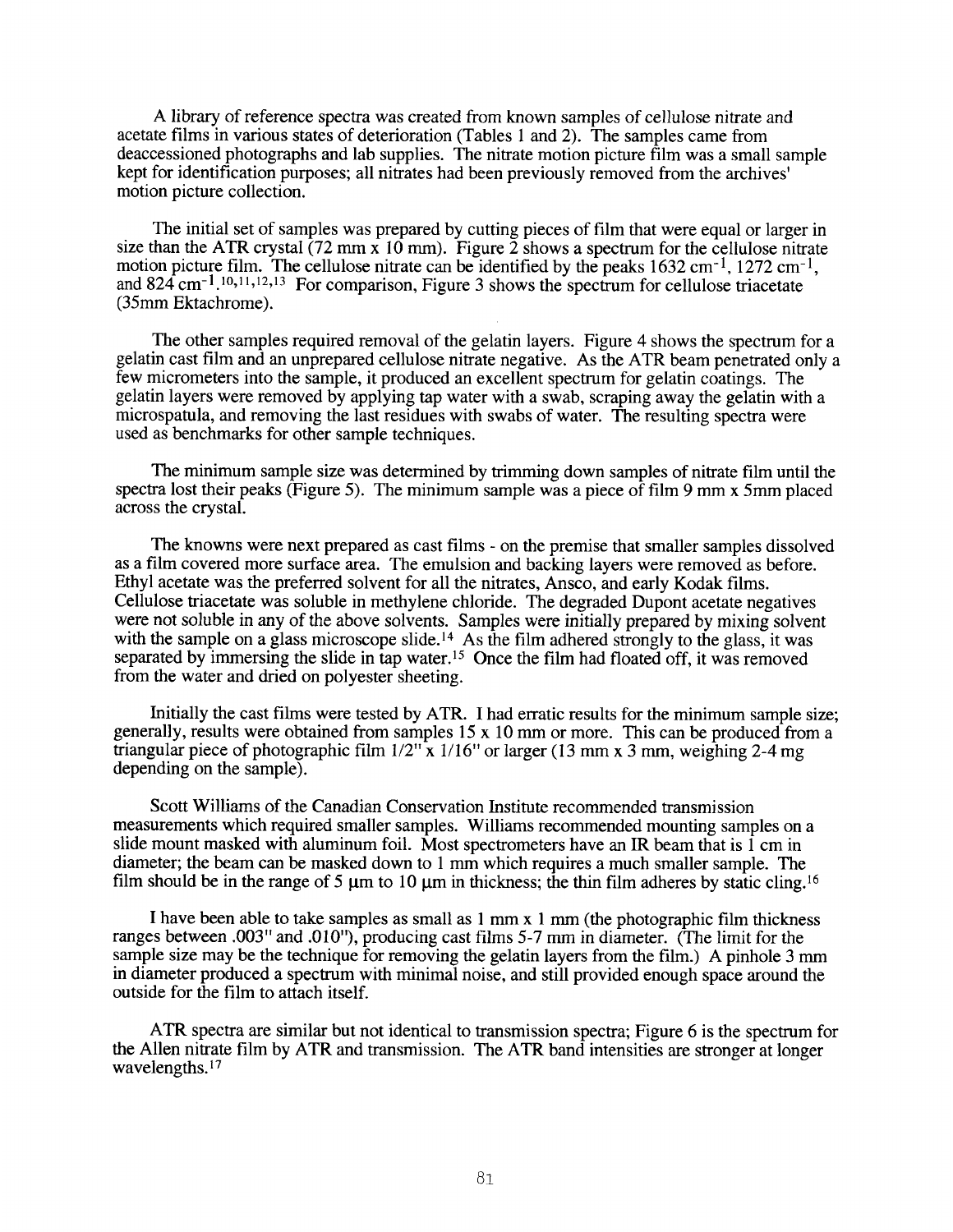Through the use of ATR and cast film techniques, acceptable spectra were produced for all of the knowns. Figure 7 show the spectra for the Ansco known by both ATR and transmission. As noted in the literature, the cellulose diacetate could not be differentiated from the mixed cellulose esters. Cast films were produced from all samples except the Dupont acetate which did not dissolve; Figure **8** is the ATR spectrum for the intact film with the gelatin removed.

The spectrum for the Kodak safety film shown in Figure 9 indicates another problem with the ATR analysis of intact films; the spectrum is for cellulose nitrate. This negative had been water damaged in proximity to cellulose nitrate negatives. It is presumed that the nitrate spectrum came from either flood contamination or the cellulose nitrate subbing layer. However, the cast film spectrum in Figure 10 indicates cellulose acetate. As ANSI IT 9.1 states that the subbing layer should be removed by scraping,18 another cast film sample was prepared by scraping away the subbing layer with a scalpel. The spectrum was the same as for the cast film with the subbing layer left in place.

Once the sampling techniques were developed, the unknown negatives were identified. Figure 11 shows a spectrum for an unknown negative; the bands are similar to a spectrum for an adjoining Ansco safety negative. Figure 12 shows an ethyl acetate cast film for a cellulose nitrate negative. Figure 13 is a methylene chloride cast film for a 1949 film pack negative; it is similar to the spectrum for Kodak cellulose triacetate. Through the use of FTIR spectroscopy, all of the problem negatives were identified.

The cast film testing method was the preferred identification method. While I was able to use ATR cast films to identify negatives, the transmission films prove to be superior due to their smaller sample size. With both techniques I could prepare samples in my own laboratory with pre-existing materials and equipment, reducing chargeable lab time at the university. After the initial period of refining the sample preparation techniques, testing has become straightforward.

The techniques for the bum and diphenylamine tests were also refined. During sample preparation, I noticed that many samples had thick gelatin layers. Paper micrometer measurements showed that the emulsion and backing layers varied between 12 *to* 25 micrometers in thickness. This interfered with the initial ATR analyses as the IR beam penetrated only **a** few micrometers into the negative. For the bum test, it stopped nitrate film samples from burning. In addition, the melting of the acetate film became less obvious. For the diphenylamine test, the thick gelatin layer prevented a fast and strong reaction by the nitrates. There was a narrow difference between this reaction and positive test results for cellulose acetate negatives. Reasons for these results are the cellulose nitrate in the subbing layer, contamination from adjacent nitrates, and, as noted by Fischer and Robb, acetate degradation.19

I could tell the difference by examining cross sections, stained with diphenylamine, under the stereomicroscope. The subbing and gelatin layers turned blue on the acetates. The nitrates' bases would change color, although they would be slow to react when thickly coated with gelatin. If the gelatin (and the subbing) layers were removed, both the bum and diphenylamine tests became more obvious.

Through the use of FTIR spectroscopy, I was able to identify all of the **30** negatives that could not be identified by other means, and the survey could be resumed with refined film testing techniques. At present, film is tested by the bum test, and diphenylamine is used to confirm the results. And IR tests await those negatives that still give inconclusive results.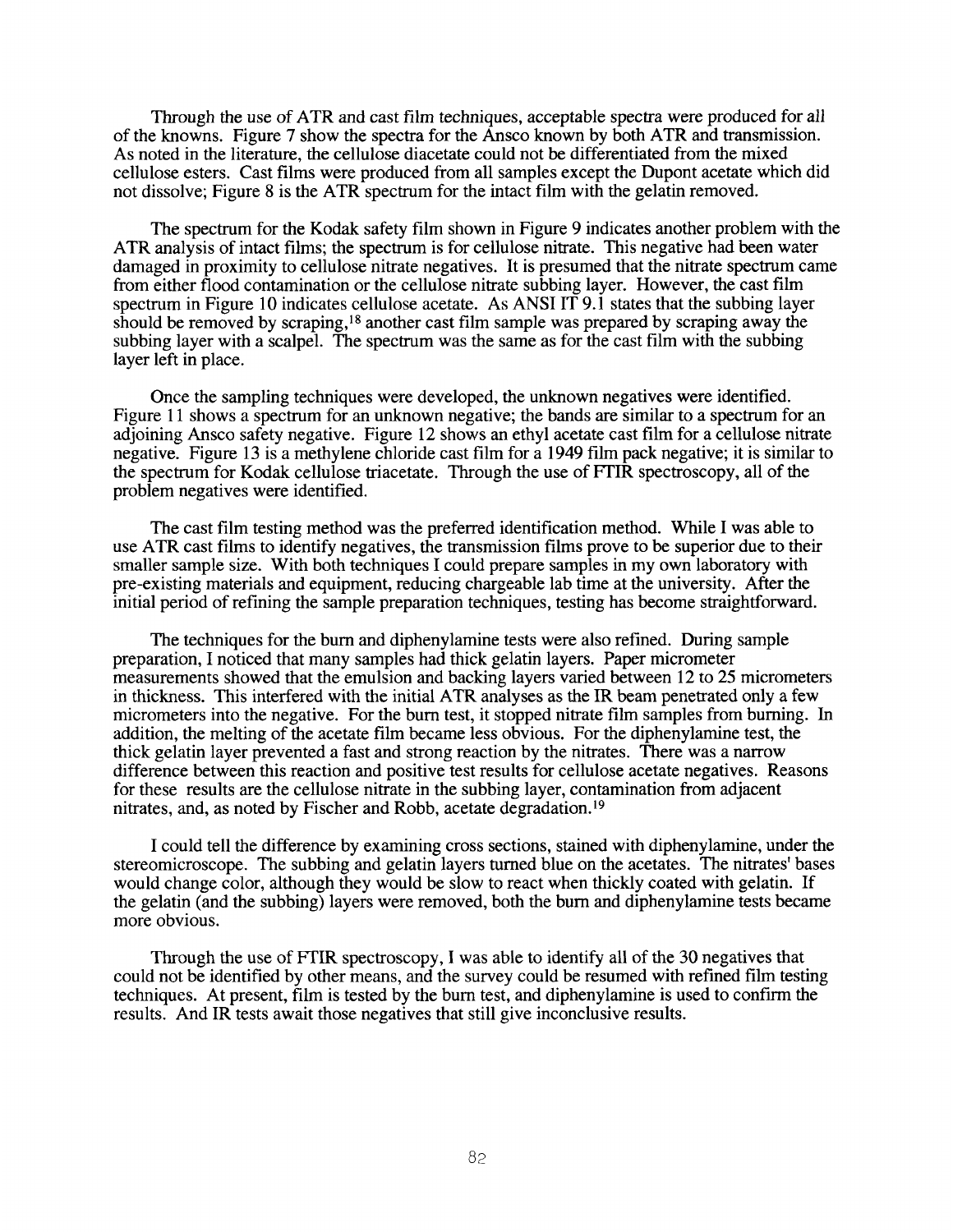## Acknowledgments

I would like to acknowledge the generous assistance of the University of Victoria for the use of its infrared spectrometer, and to its staff for training and advice: Karel Hartman, Terri-Anne Hardie, **Dr.** David Berry, and Dr. Alan Taylor. In addition, Scott Williams (Canadian Conservation Institute) provided a great deal of valuable advice on his spectroscopic techniques. Thanks also go to Charlie Costain and Shelagh Linklater who helped me in the direction of my research. I am grateful to Bany Byers and the BC Archives and Records Service for supporting this work.

Notes

 $1$  J. M. Calhoun, "Storage of Nitrate Amateur Still-Camera Film Negatives," Journal of the Biological Photographic Association 21 (August 1983): 7.

**2** R. Scott Williams, "The Diphenylamine Spot Test for Cellulose Nitrate in Museum Objects," CCI Note I7/2. (Ottawa: Canadian Conservation Institute, 1994).

3American National Standards Institute, Imaging Media (Film) - Silver-Gelatin Type - Specifications for Stability ANSI IT 9.1 - 1992 (New York: American National Standards Institute, 1992), pp. 5-6.

Perron, Johanne, 'The Use of FTIR in the Study of Photographic Materials," Topics in Photographic Preservation Volume 3. (Washington: AIC Photographic Materials Group, 1989), p.118.

**5M.** Edge, N. **S.** Allen, M. Hayes and P. N. K. Riley, "Mechanisms of Deterioration in Cellulose Nitrate Base Archival Cinematograph Film," European Polymer Journal 26 (1990): 624.

N. **S.** Allen, M. Edge, T. **S.** Jewitt, and C. **V.** Horie, "Initiation of the Degradation of Cellulose Triacetate Base Motion Picture Film," Journal of Photographic Science 38 (1990): 54-56.

Norman **S.** Allen, Michele Edge, and Terence **S.** Jewitt, "Degradation and Stabilization of Processed Cellulose Triacetate Base Motion Picture Film," Journal of Imaging Science and Technologv 36 (1992): 5.

A. Tulsi Ram, **S.** Masaryk-Morris, D. Kopperl, and R. W. Bauer, "Simulated Aging of Processed Cellulose Triacetate Motion Picture Films," Journal of Imaging Science and Technology 38 (January/February 1992): 23.

W. Van Bronswijk, "Identification of Motion Picture Film Bases by Infrared Spectroscopy," Journal of the SMPTE 84 (1975): 476-477.

 $10$  Ibid.

 $11$  Helen Rosenberger and Clarence J. Shoemaker, "Infrared Determination of Nitrocellulose in Mixtures of Cellulose Resins," Analytical Chemistry 31 (August 1959): 1315-1317.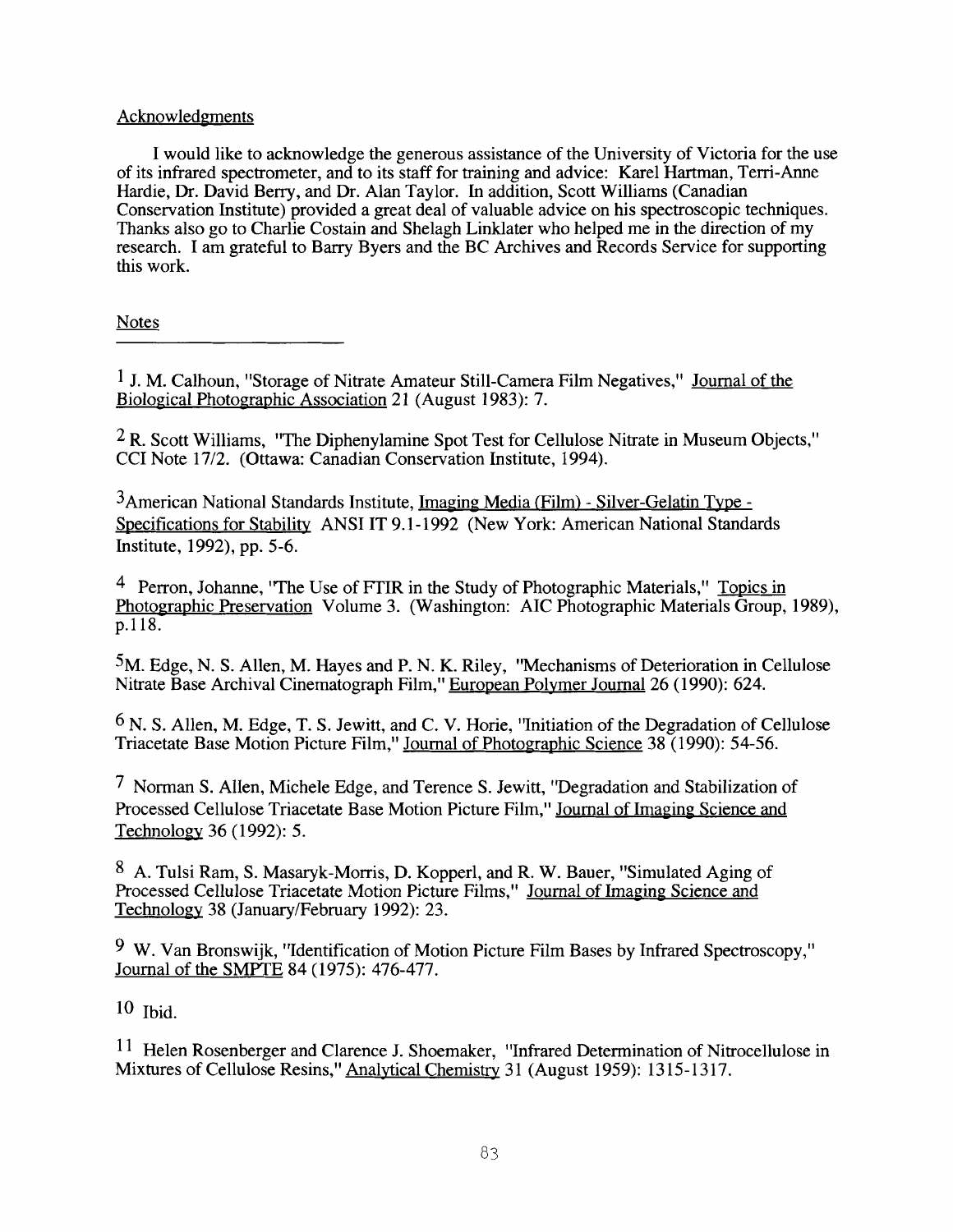12 Julie A. Reilly, "Celluloid Objects: Their Chemistry and Preservation," Journal of the American Institute of Conservation 30 (1991): 157.

l3 R. E. Kagarise and L. A. Weinberger, Infrared Spectra of Plastics and Resins, NRL Report 4369, PB 11 1438 (Washington D.C.: Naval Research Laboratory, 1954): 9.

R. Scott Williams, personal communication, 1992.

15 Textile Institute, Identification of Textile Materials (Manchester: Textile Institute, 1979, p. 190.

16 R. Scott Williams, personal communication, 1994.

17J. Haslam, **H.** A. Willis, and D. C. M. Squirrell, Identification and Analvsis of Plastics (London: Iliffe, 1972), p.30.

l8 ANSI, pp. 5-6.

l9 Monique C. Fischer and Andrew Robb, "Identification Chart and Guidelines for Care of Filmbase Photographic Materials," paper presented at the AIC Photographic Materials Group 1993 Winter Meeting, February 28, 1993.

| <b>Manufacturer</b>                          | <b>Provenance</b>                           | Date         | Condition <sup>1</sup>                   |
|----------------------------------------------|---------------------------------------------|--------------|------------------------------------------|
| Kodak Canada 35<br>mm motion picture<br>film | Sound and moving<br>image collection        | 1948         | Stage 1 (mirror)                         |
| Unknown                                      | Pocock collection                           | c. 1897-1907 | Stage 1 (mirror, mild<br>yellowing)      |
| Unknown                                      | Bishop, from<br>Newcombe collection         | c. 1922-1929 | Stage 1 (mirror,<br>moderate yellowing)  |
| Unknown                                      | George Allen<br>collection negative<br>1086 | June 1929    | Stage 2-3 (adhered to<br>envelope, odor) |

## **Table 1. Known Cellulose Nitrate Films**

1. The deterioration stages are from James W. Cummings, Alvin C. Hutton, and Howard Silfin, "Spontaneous Ignition of Decomposing Cellulose nitrate Film" Journal of the **SMPTE** 54 (March 1950): 27 1-272.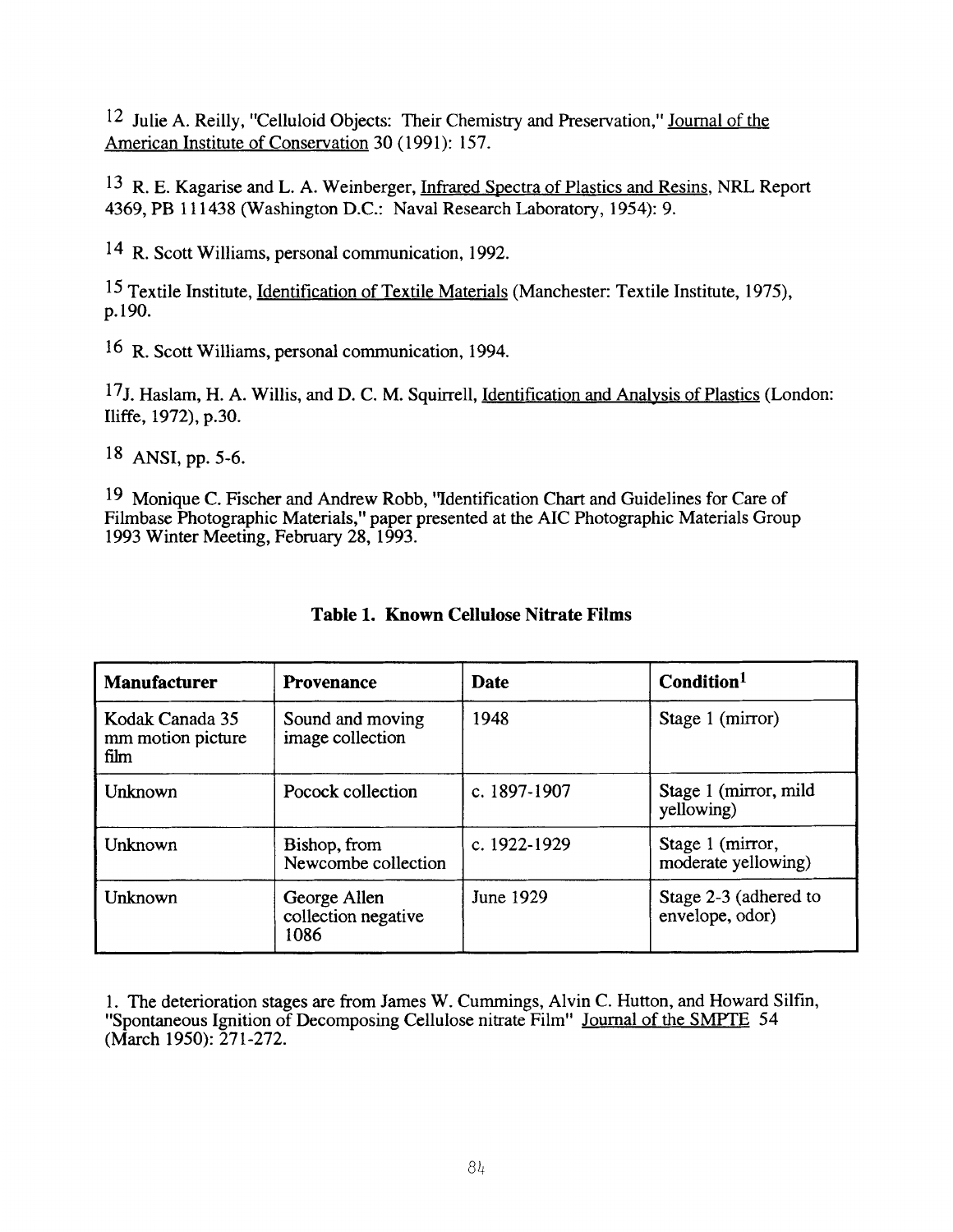| <b>Manufacturer</b>                                  | <b>Provenance</b>            | <b>Date</b>     | Condition 2                          |
|------------------------------------------------------|------------------------------|-----------------|--------------------------------------|
| Kodak Sleeve                                         | lab supplies                 | 1984            | Level 1<br>(no deterioration)        |
| Kodak Ektachrome                                     | lab supplies                 | 1992 and 1993   | Level 1                              |
| Ansco (H notch)                                      | Rogers collection<br>no. 205 | 1951            | Level 2<br>(slight curl)             |
| Dupont (B notch)                                     | Rogers collection<br>no. 703 | c. 1952<br>1955 | Level 4<br>(warpage, acetic<br>acid) |
| Kodak 6142 Super XX<br>$(14B \text{ note})$          | Ocean Falls collection       | c. 1950         | Level 2<br>(mild edge curl)          |
| Kodak 6146<br><b>Super Pan Press</b><br>$(31$ notch) | Ocean Falls collection       | c. 1949-1950    | Level 2<br>(moderate edge)<br>curl)  |
| Kodak 6146 Super Pan<br>Press (4F notch)             | Ocean Falls collection       | c. 1949         | Level 2<br>(moderate edge)<br>curl)  |

## **Table 2. Known Cellulose Acetate Films**

2. The condition levels and film notch references are from David G. Horvath, 'The Acetate Negative Survey: Final Report", Louisville: University of Louisville, 1987, pp. 68-85.



**Figure 1. Attenuated Total Reflectance (ATR)**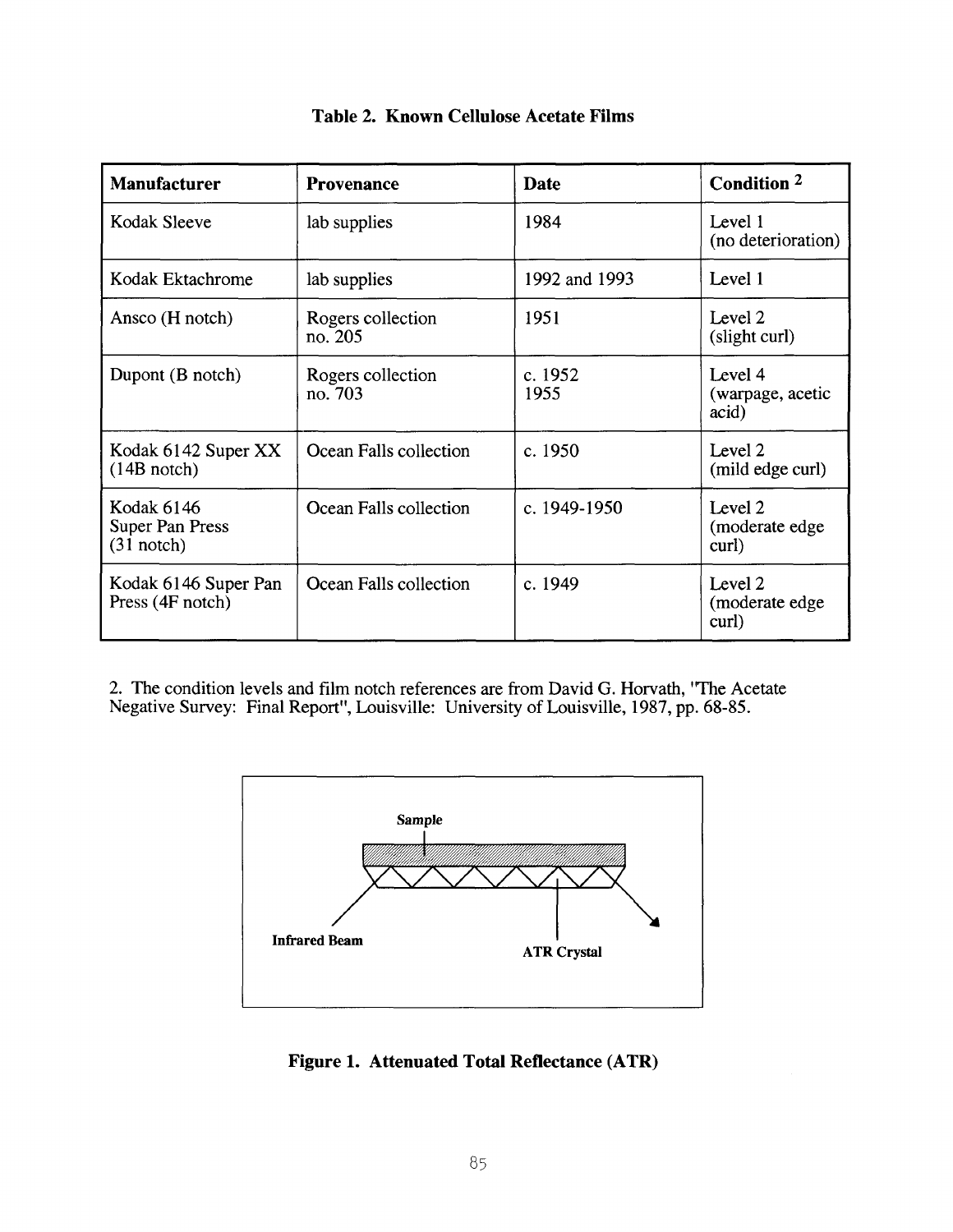

Figure 2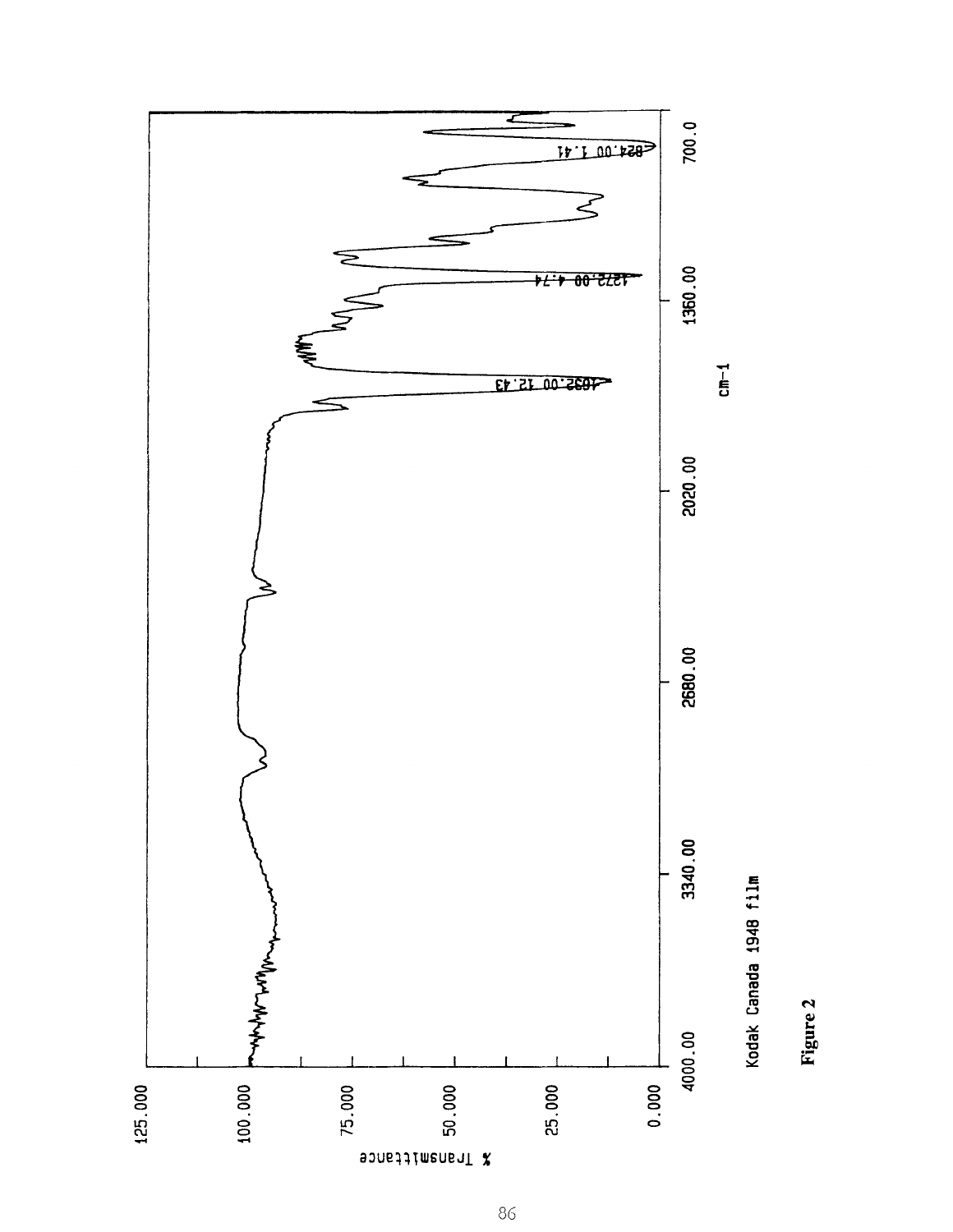

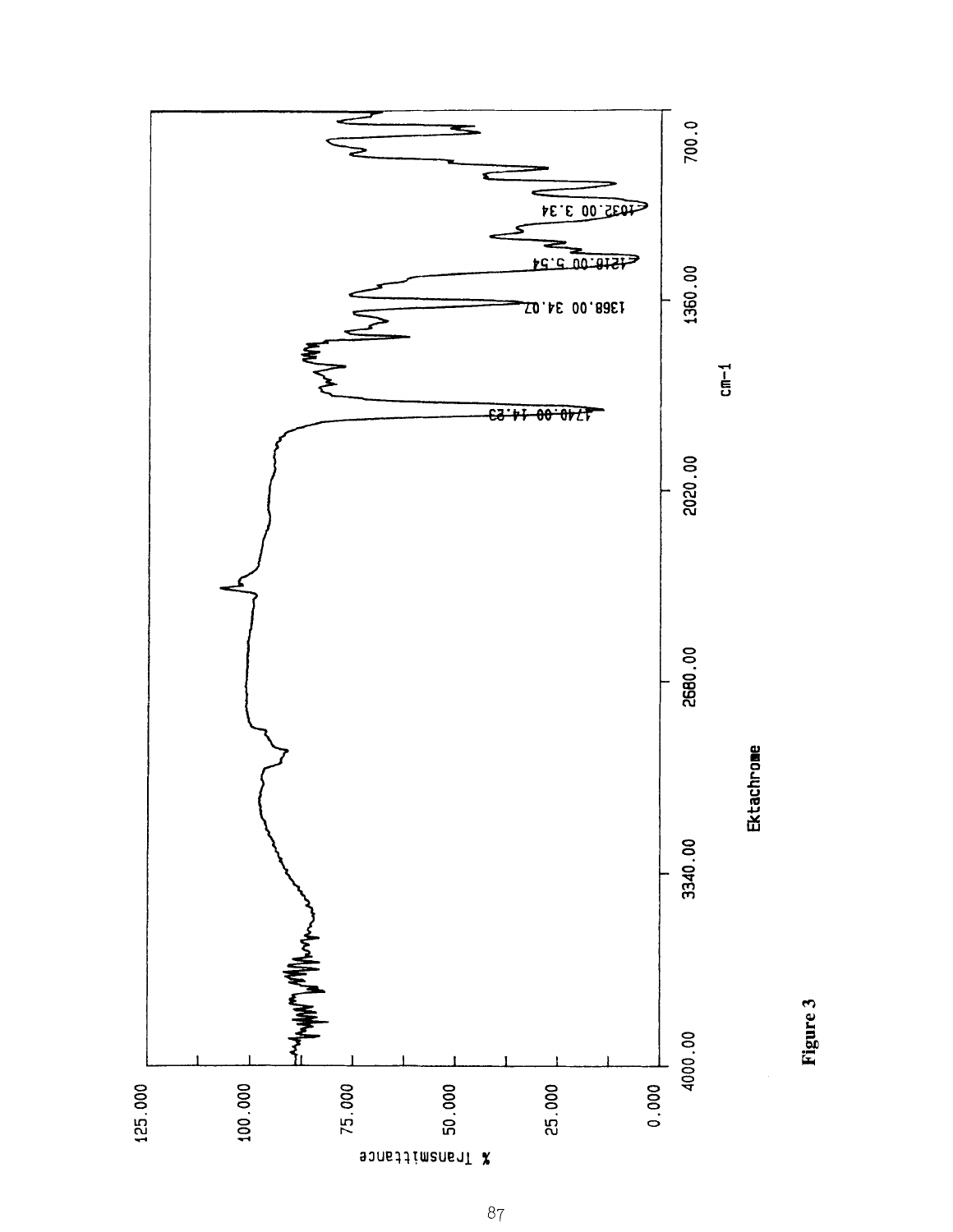

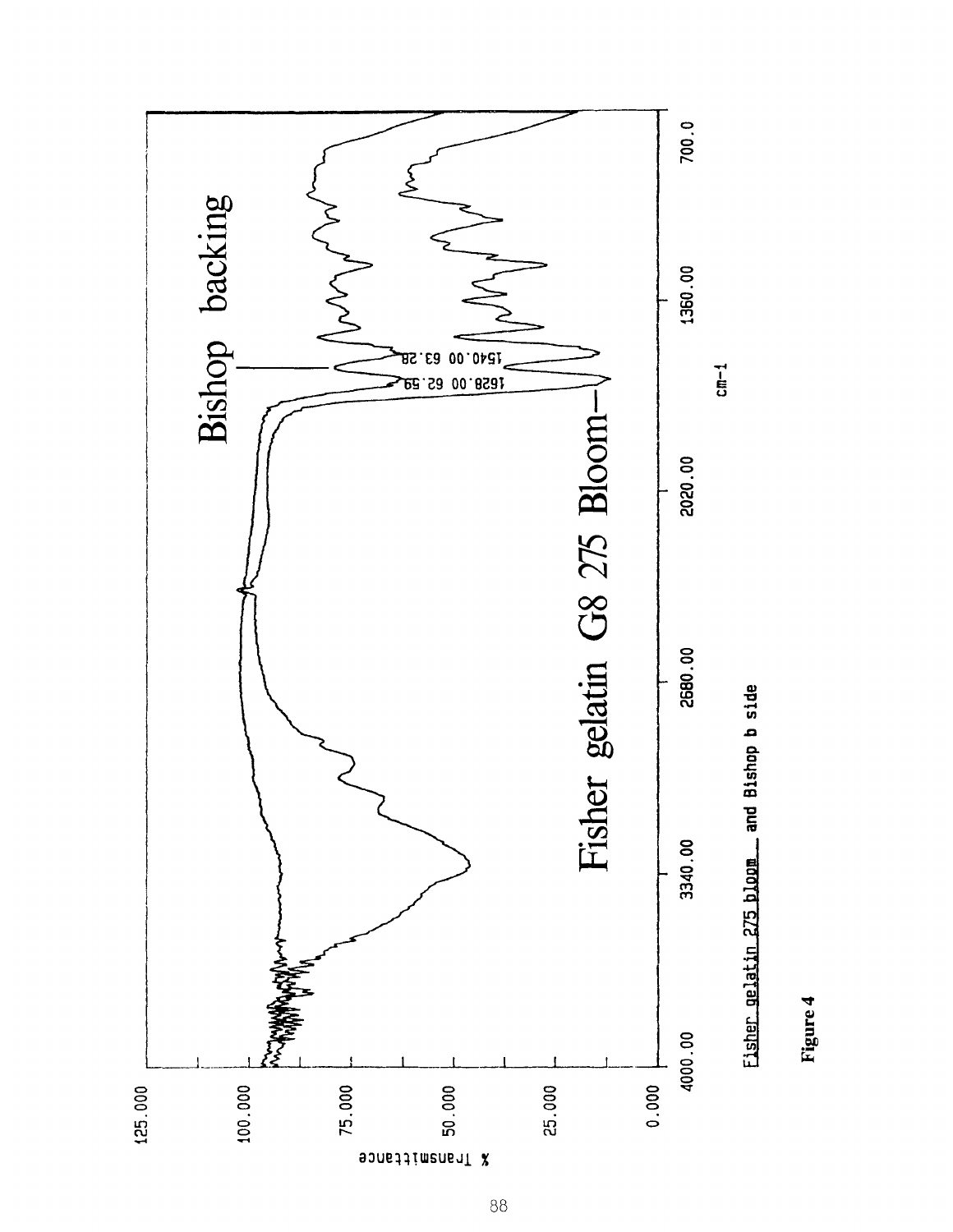

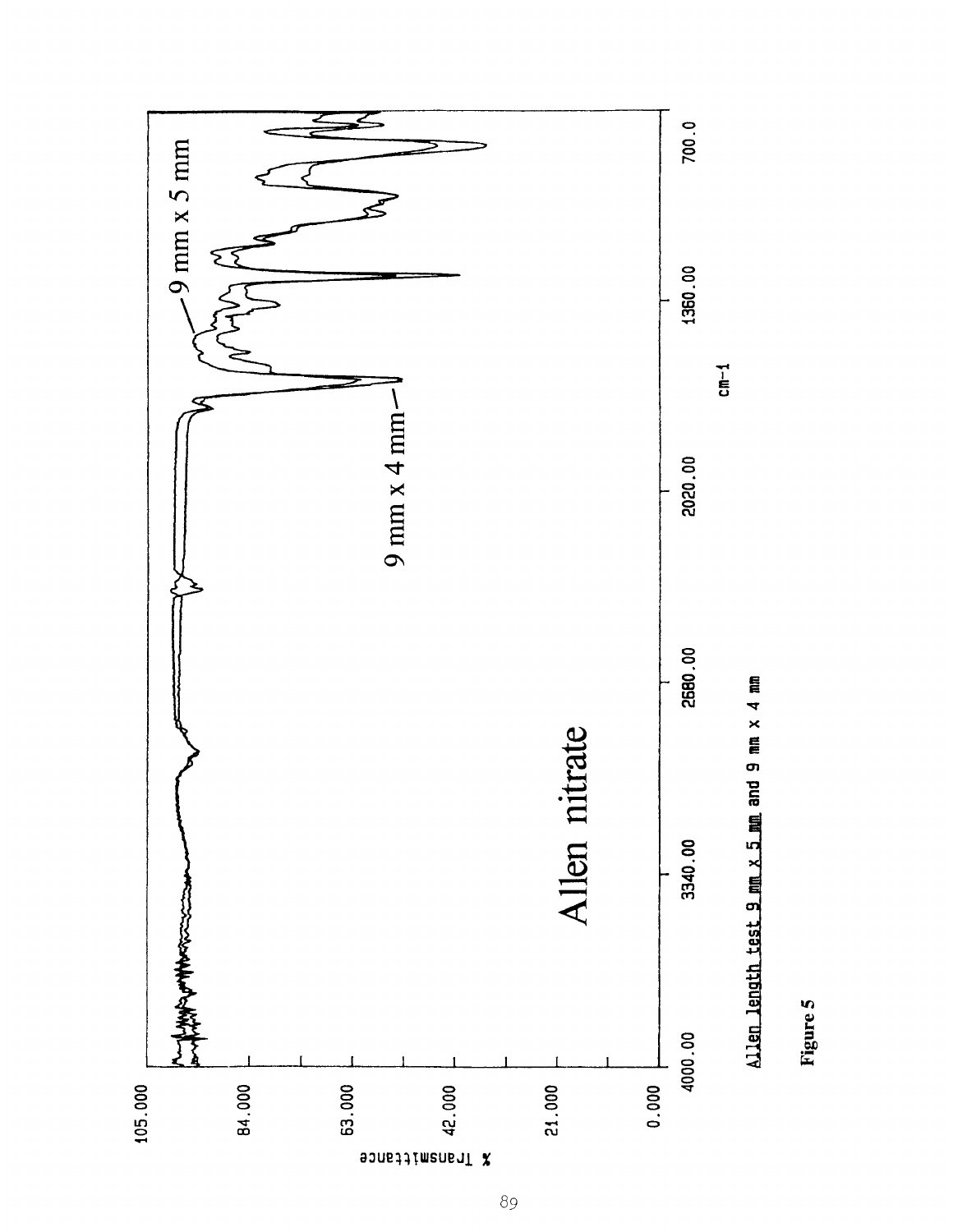

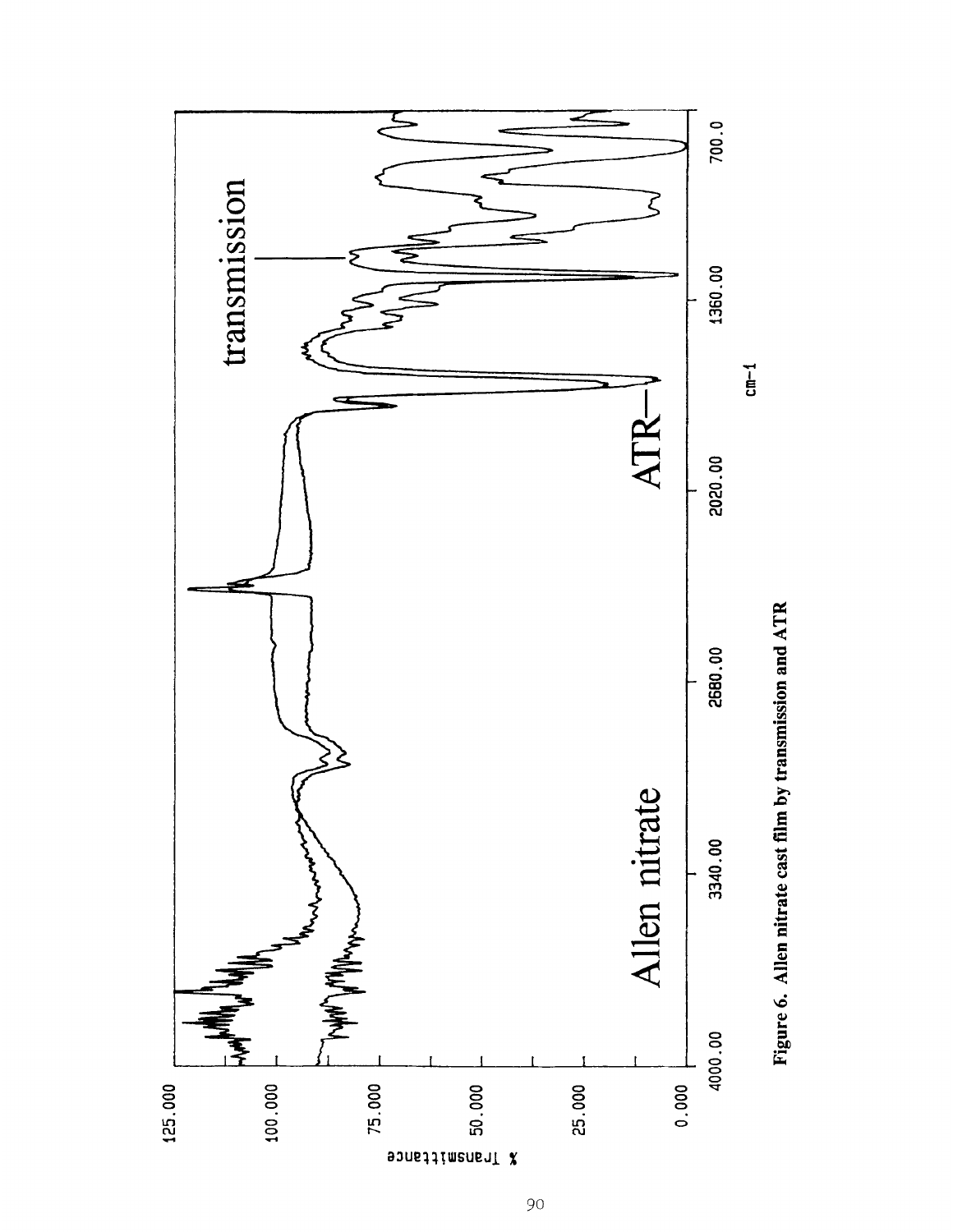

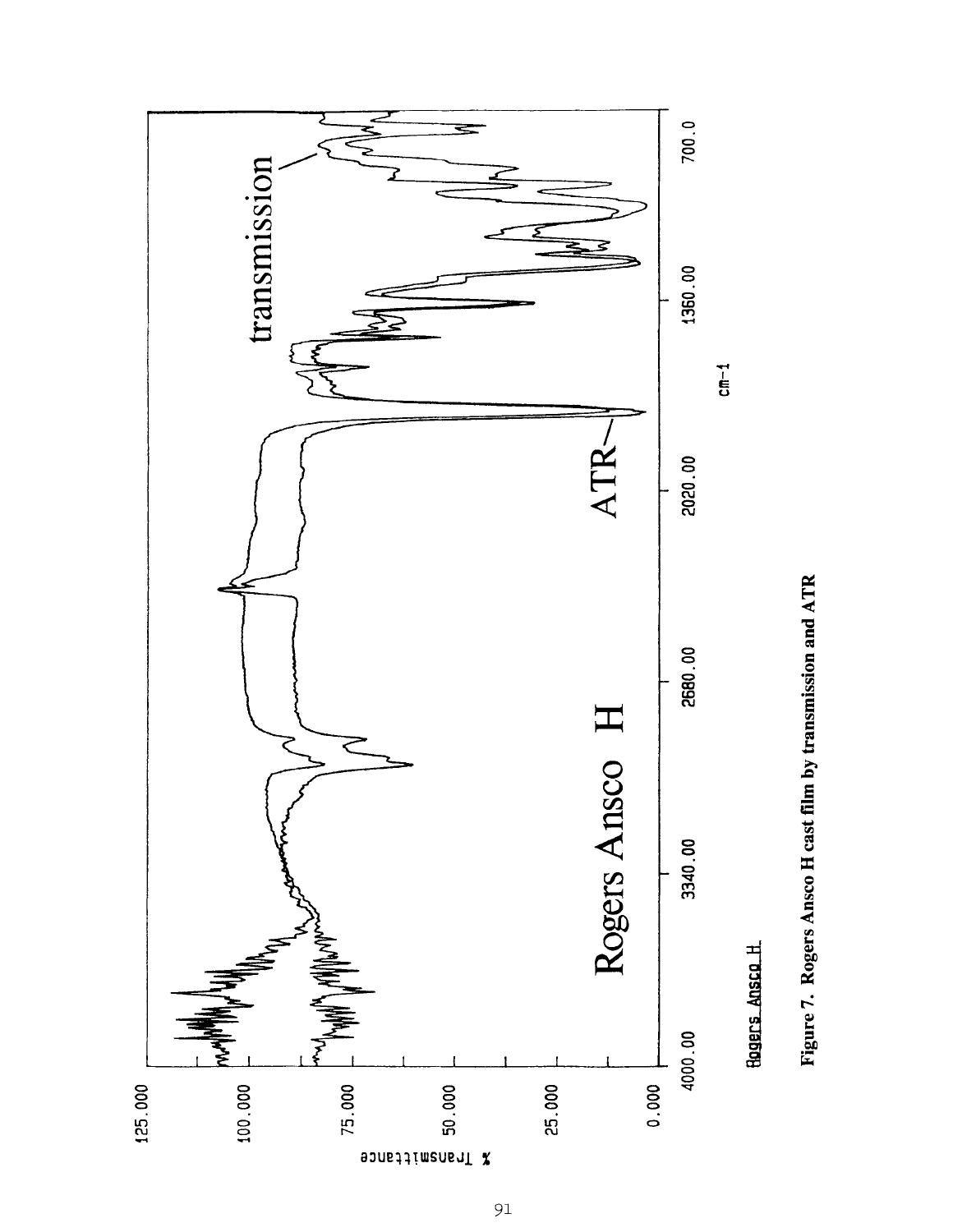

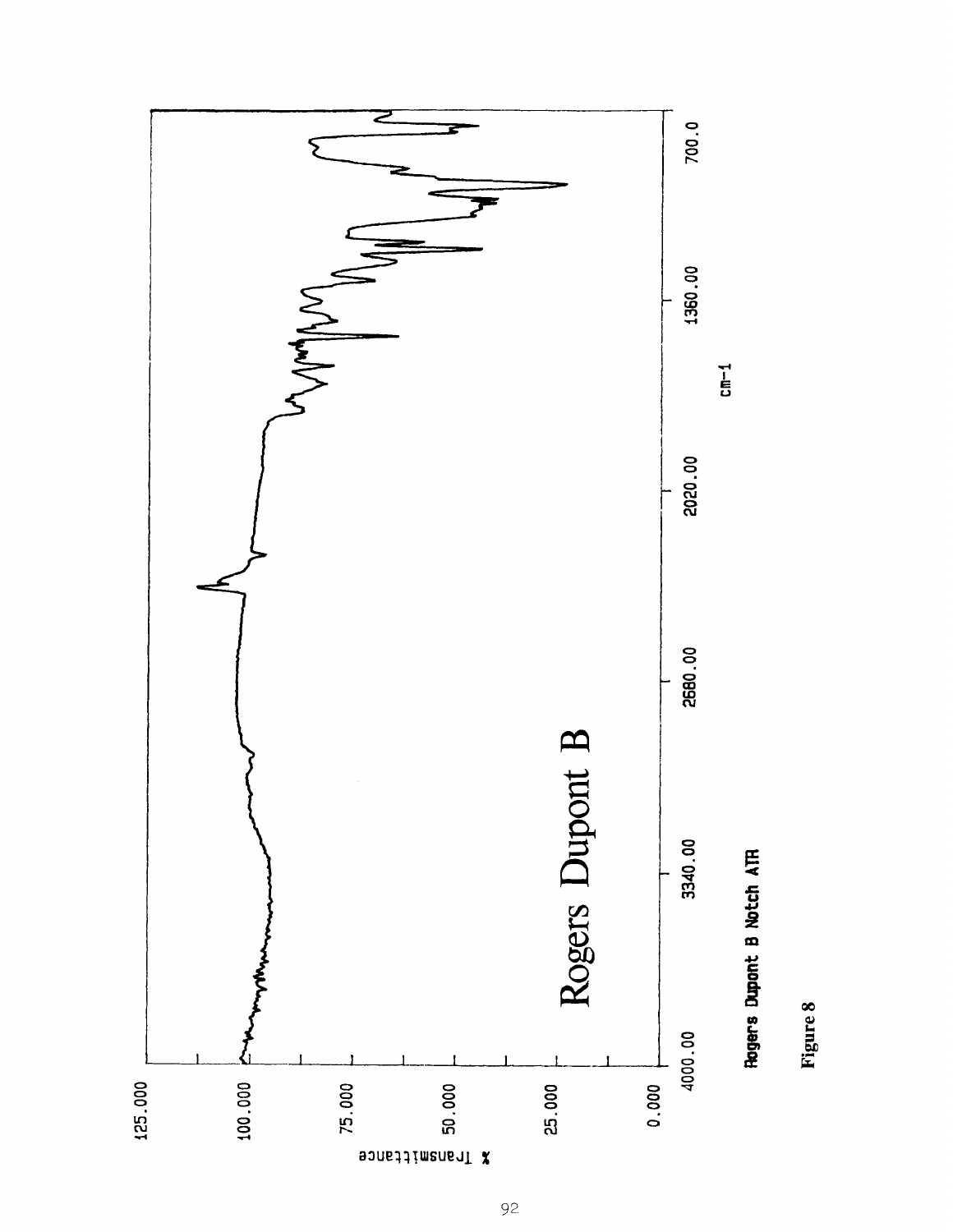

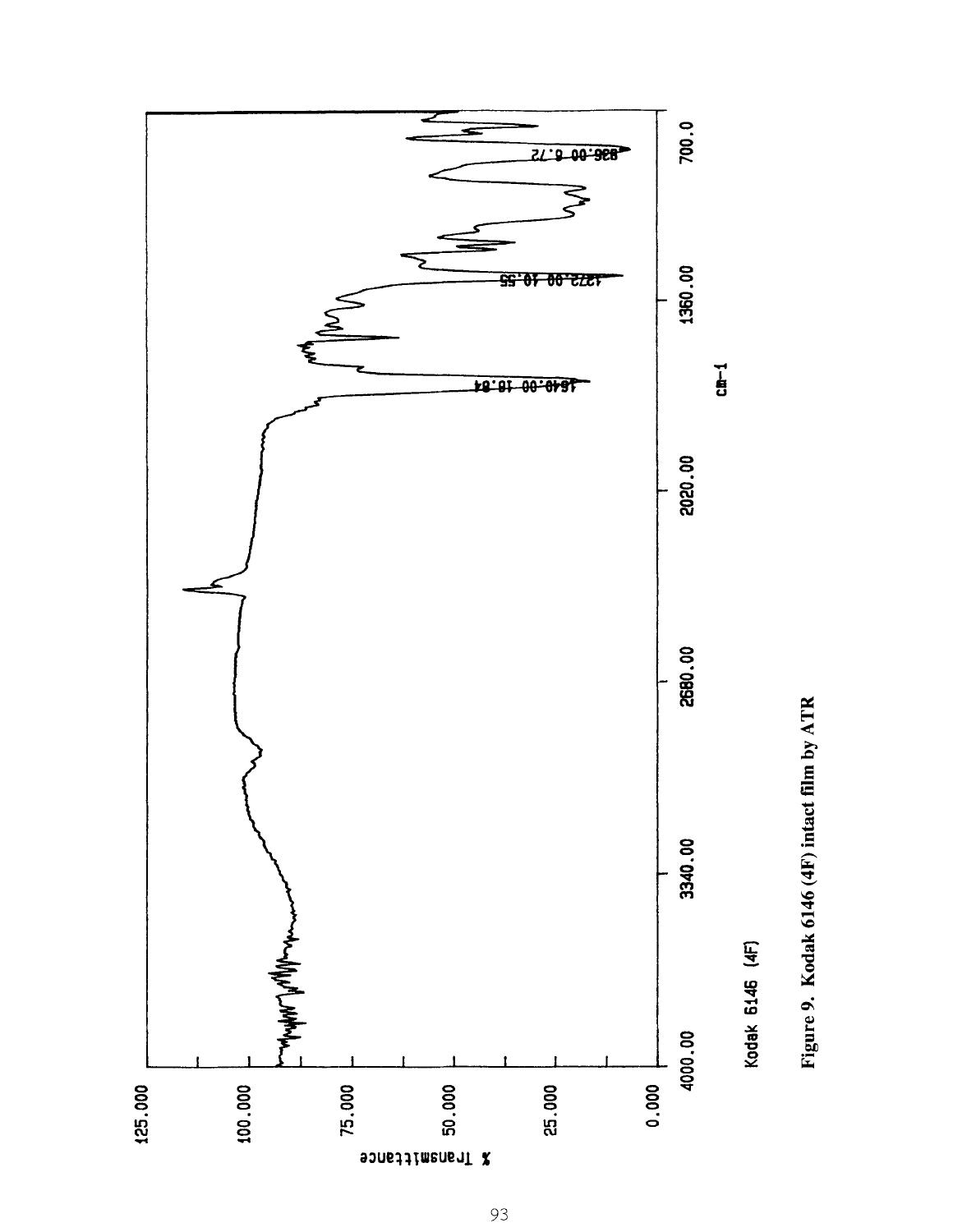

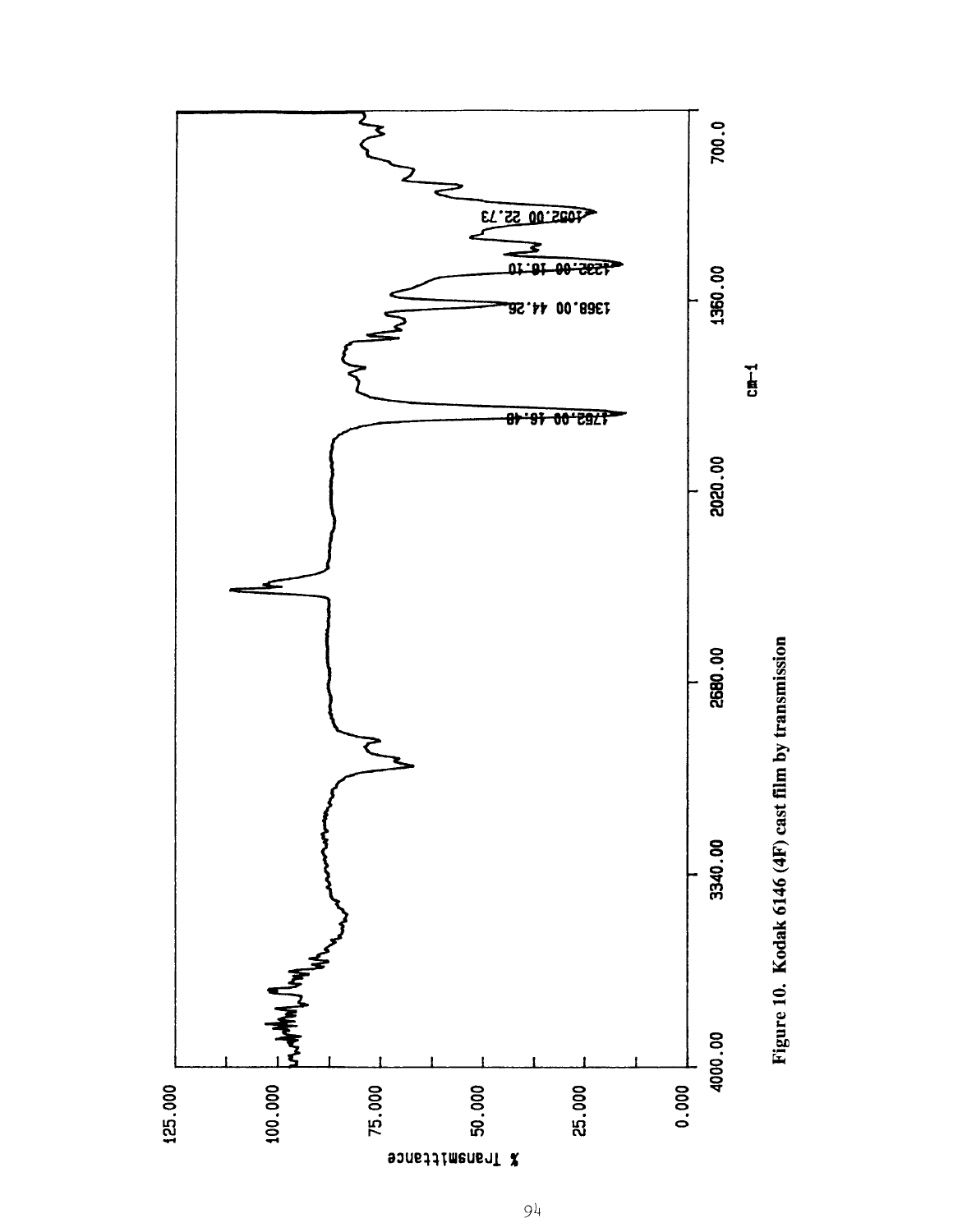

Figure 11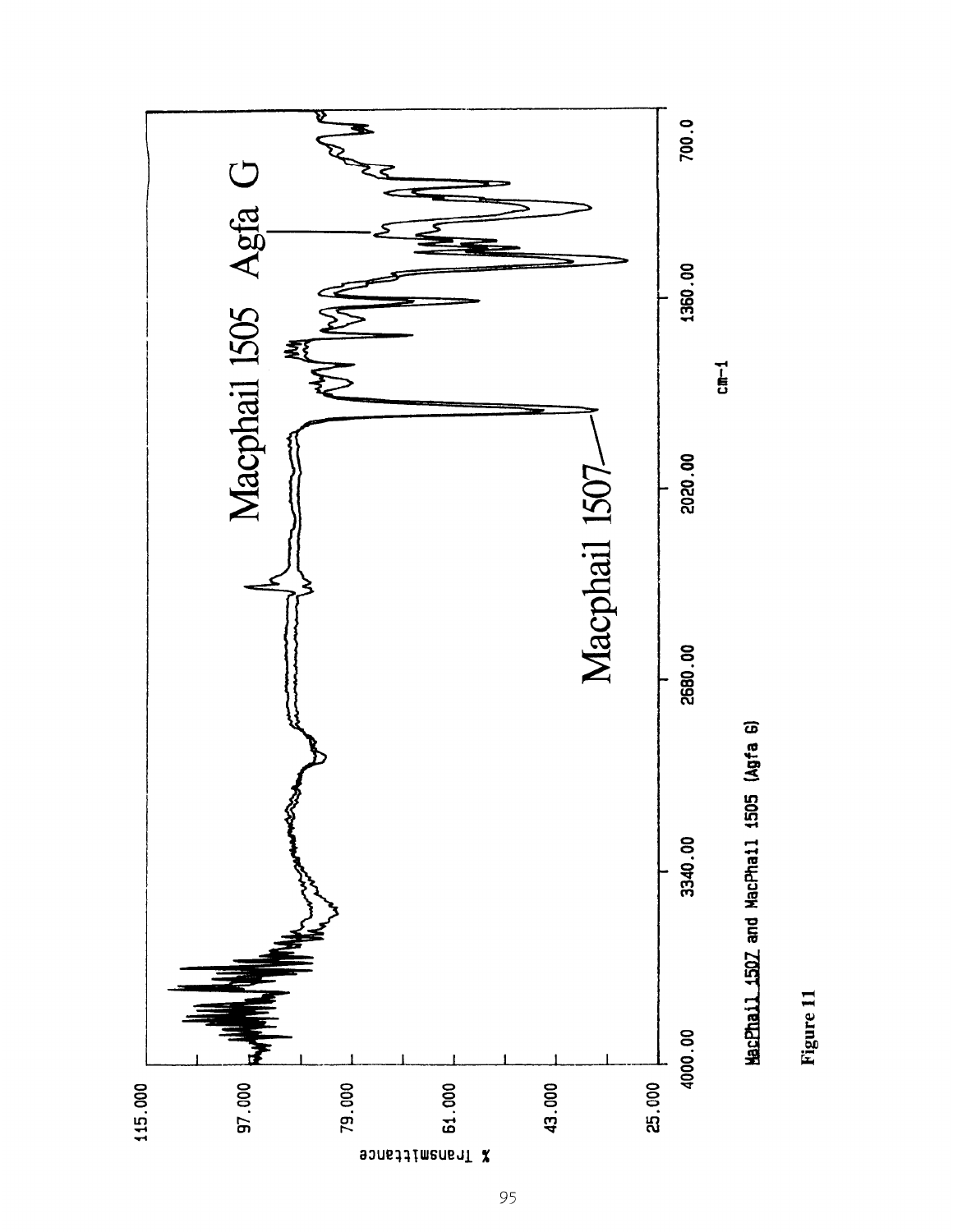